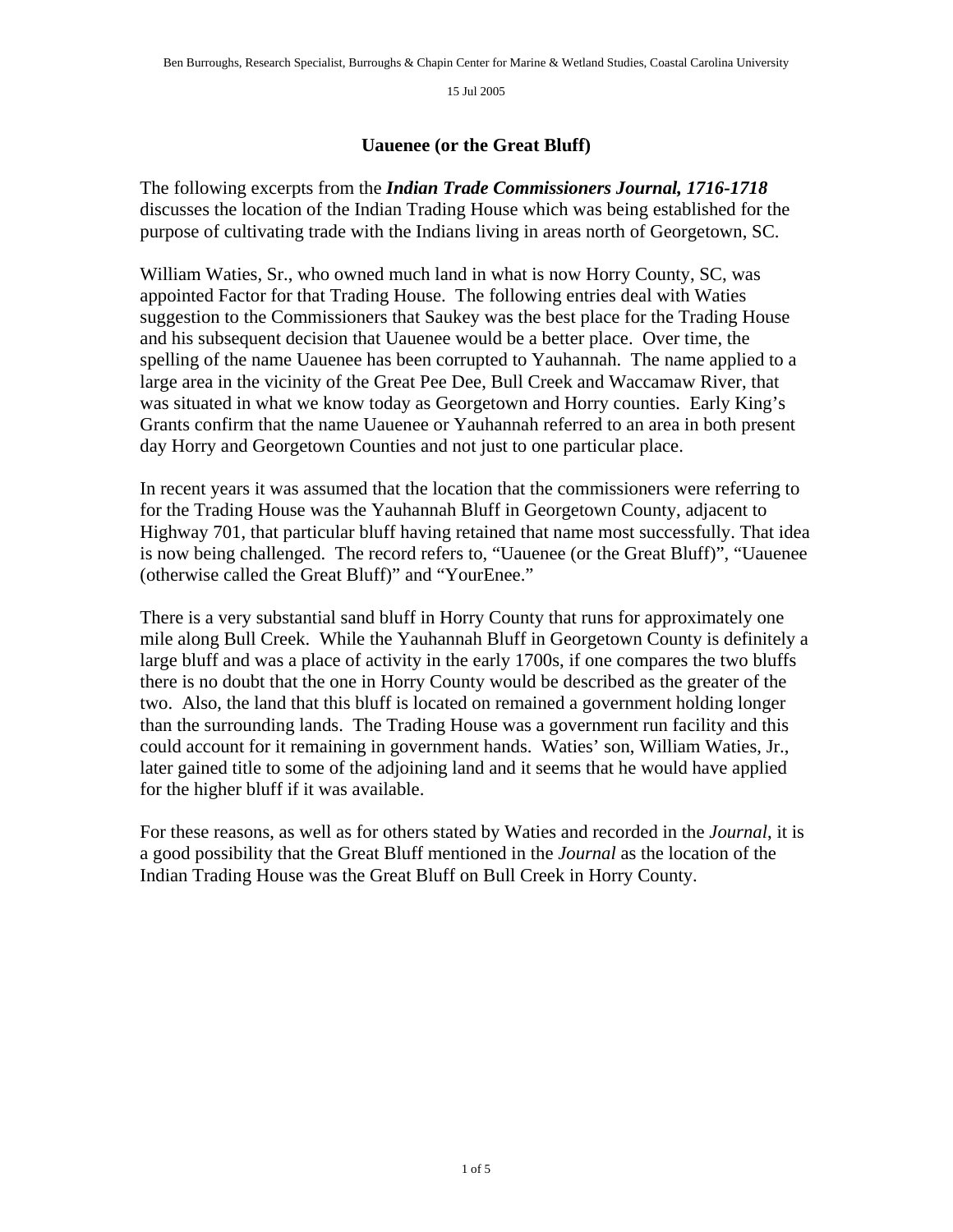

The Great Bluff on Bull Creek in Horry County, SC.

## **South Carolina Indian Trade Commissioners Journal, 1716-1718 Edited by W.L. McDowell**

*Monday, July 16, 1716* 

*Met according to Adjournment.* 

*Present: Ralph Izard, Esq., Col. Jon. Barnwell, Charles Hill, Esq., and Capt. Jonathan Drake.* 

 *Mr. Watis, Sr., appearing at the Board, according to a former Order, informed us that Saukey is a more proper and convenient Place for settling a Factory and Trading House at, then the old Caseka's on Black River, for a Commerce with the Pedea's and Wackamaw Indians.* 

 *Ordered therefore, that Saukey be the appointed Place, for settling the Factory at, instead of the old Casekey's.* 

 *Agreed with William Watis, Sr., to officiate as Factor there, for one hundred Pounds Salary for one Year, and to allow him fifty Pounds for building of a logg House, at the said Saukey, of twenty-five Feet Length and fourteen Feet wide.* 

 *The said Watis likewise informed us that Henry Farwell is a fit Person, to be his Assistant, in managing the Trade.* 

 *Resolved that the said Watis be impowered to agree with Hen. Farwell for his Assistant for that Purpose, on Condition that the said Farwell will accept of fifty Pounds Salary per Annum, and accordingly the said Watis was ordered to make him that Offer.* 

 *Mr. Barthm. Gaillard informed the Board, that some of the Wineau Indians were seated at Santee, and have been found beneficial to that Part of this Province, for their*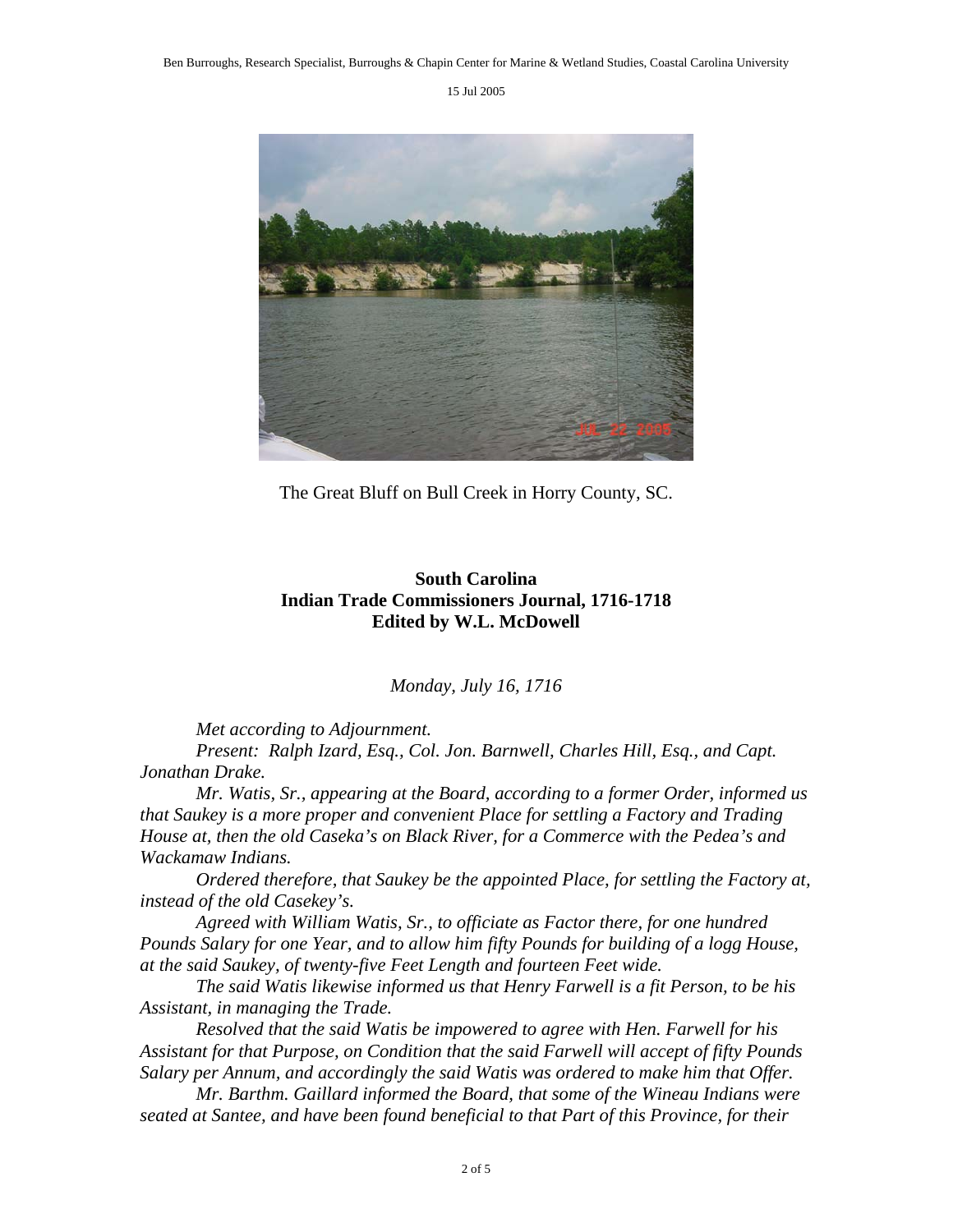*Safety, by keeping the Negroes there in Awe, and desired us to take that Matter into Consideration, and proposed the Settling a small Factory there, to ingage those Indians to continue among them, and further offered to manage that Trade, gratis.* 

 *The Board taking that Matter into Consideration, resolved to lay it before the Assembly at their next Meeting.* 

*Adjourned till tomorrow Morning, eight of the Clock.* 

## *Friday, September 21, 1716*

*The Board met according to Adjournment.* 

*Present: Col. John Barnwell, Charles Hill, Esq., and Capt. Jonatn. Drake. William Watis, Factor, having further represented Uauenee (or the Great Bluff) to be the most safe and convenient Settlement, for a trading House, with the Indians, and having offered his Reasons for the same; desired our Determination of that Place for a Factory.* 

 *The Board taking the same into their Consideration; for the following Reasons, do esteem the said Uauenee (otherwise called the Great Bluff) to be the most commodious Place for a Factory and trade with the Northward Indians; viz.: 1<sup>st</sup>, its Vicinity to our English Plantations, will afford us News from thence, at all Times, by Land, within three or four Days, at most; whereas Saukey (the appointed Place) is much more remote; 2ndly, that Saukey being only covered by the Pedea's, is exposed to the Insults of the Charraws; 3rdly, that (besides the Interest it will be to us, in obliging the Wackamaws, a People of greater Consequence then the Pedeas, by such a Settlement), Uauenee being contiguous to the Wackamaws lies doubly fortified against any forreign Attempt; 4thly, that this place, as on the one Hand, it is preferable for a ready Commerce with the Wackamaws, the most populous of those two Nations; so on the other Hand, 'tis the best seated for a general Concourse and frequent.* 

 *Resolved therefore that the said Uauenee, be the Place for settling the Northward Factory at, instead of Saukey.* 

 *Ordered that William Waties, Factor, do now build the trading House (formerly designed on Saukey) at Uauenee, as aforesaid.* 

 *The Goods and Necessaries for the Northward Factory, being provided and delivered to William Waties, Factor, according to Order, with an Invoice thereof, amounting to, eighty six Pounds, fifteen Shillings and three Pence, Charges included (as appears per Invoice Book, in Folio 5) the present Instructions, given by us to the said Waties, are as follows, viz., ...* 

*Monday, November 26, 1716* 

 *The Board met according to Adjournment. Present: Col. John Barnwell, Charles Hill, Esq., and Capt. Jonath. Drake. Received by Saml. Teed, a Letter from Mr. William Waties, Factor at Wineau, as per e (No. 5) Bundle.*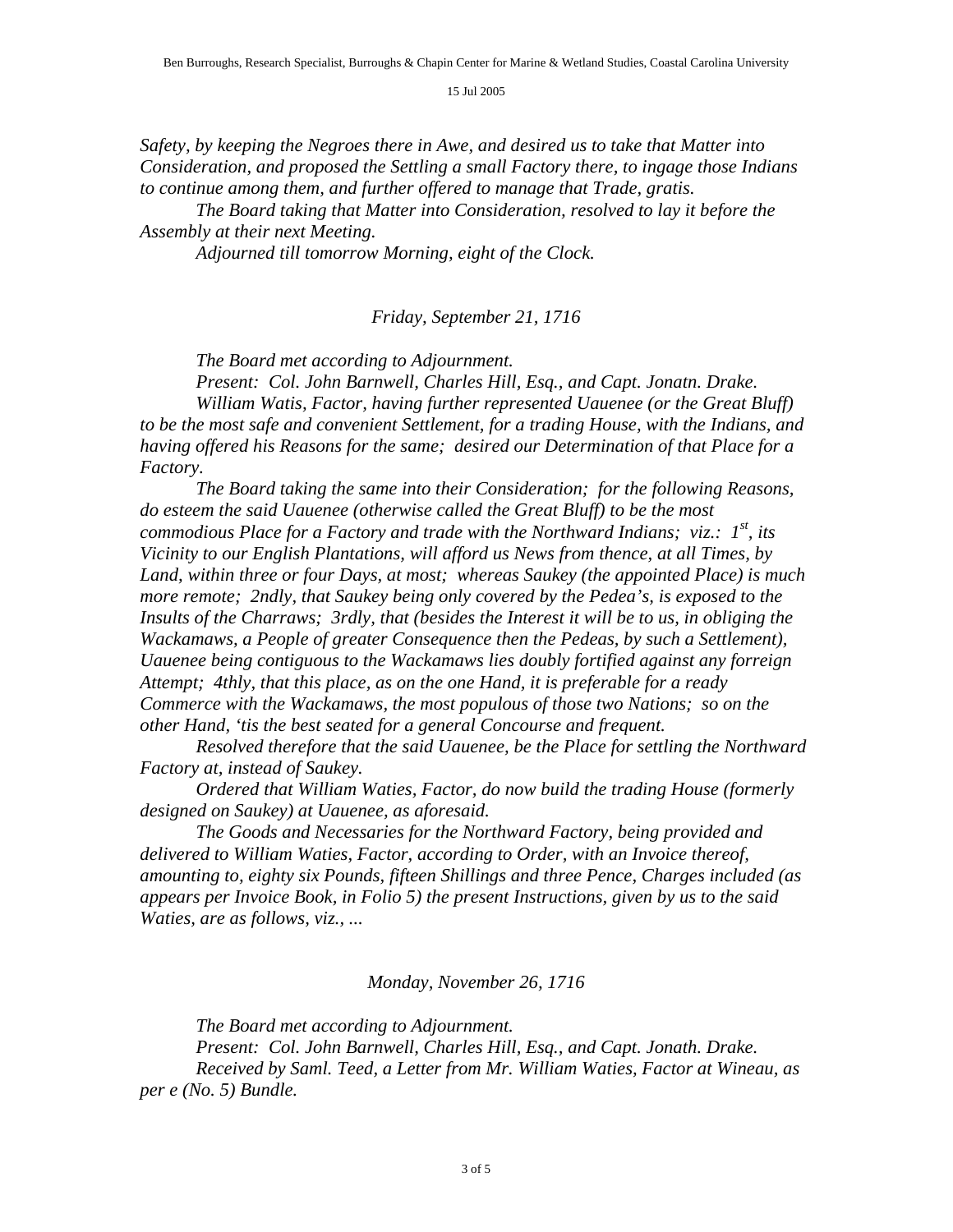*Samuel Teed (the Carpenter, hired of Capt. Porter) being examined at the Board, relates; "That he left Mr. Waties on Sunday, the 18<sup>th</sup> Instant, at the Factory, at Euauenee, and that he hath built a log House of twelve Feet by ten, at that Place, to secure the Trade there, and that Mr. Waties sent him down by land, with the before mentioned Letter; that he paid for Provision and ferrying over, at several Places he came through, the Sum of twenty Shillings, and that coming to Seawe, at one Mr. Collins', a Cooper, he discerned Signs of the Dressing of Deer Skins there, by a Parcel of Hair newly shaved from the Hides, and believes that the Inhabitants thereabouts have Dealings with the Indians, but he did not see any such Action the Time he was there; and the said Teed likewise confirmed several Passages in the Letter from Mr. Waties, aforesaid."* 

 *Ordered, that Ralph Izard, Esq., Cashier, repay out of the Stock of the Indian Trade, unto Samuel Teed, or Order, the Sum of twenty Shillings, current Money, for his Charges and Expenses at several Places, in his Journey from the Factory at Wineau to Charles Town.* 

 *Resolved, that Samuel Teed be and he is hereby discharged from the Service of this Board...* 

## *Saturday, August 10, 1717*

*The Board met according to Adjournment.* 

 *Present: Col. George Logan, Col. Jno. Barnwell, and Capt. Jona. Drake. Wrote to Meredith Hughes, Factor for Wineau, the following Letter; and sent the* 

*same per the Periaugoe belonging to that Factory, viz.;* 

 *"We are now to answer your several Letters, viz.; one from Watchetsan without*  Date, received the 3d Instant per John Evans; one dated July the 28<sup>th</sup> past, from Wineau, *received per Ditto, and one dated the 3d Instant, this Day received. The Skins in the Periaugoe, came to Hand; but not without Loss and Damage (as usual) for besides the Want of thirty-odd Skins, (according to Evans' Receipt) we find many wet and some rotten and spoiled by means of bad Stowage, and your unadvisedly detaining the Tarpawling (as he informes us) which was provided for no other Use, then to preserve the Goods and Skins, in the Periaugoe, because the Publick had heretofore suffered so much (in the Skins we have received) for want of it.* 

 *The Periaugoe being much out of Repair, when she came down, and having lost the Rudder, Oars and some other Implements belonging to her, occasions so tedious a Stay at this Time, in order to refit her.* 

 *We have considered the Subject of your several Letters, and find the Dread you have of the Charraws hath occasioned your Removal from our Trading House, at YourEnee, and interrupted the Commerce you had with the Indians there. We have represented the Matter to the Deputy Governour, together with the Circumstances of that Part of the Province, which seems so exposed to the Incursions of the Charraws, and hope speedy Care will be taken for the Security of the Inhabitants there, and to ease them of their present Troubles and Apprehensions; in the Meantime we thought fit to dispatch the Periaugoe back to you, under the Care of these Indians; it being our Will and Order that you come to Charles Town, with our whole Trade and Effects under your*